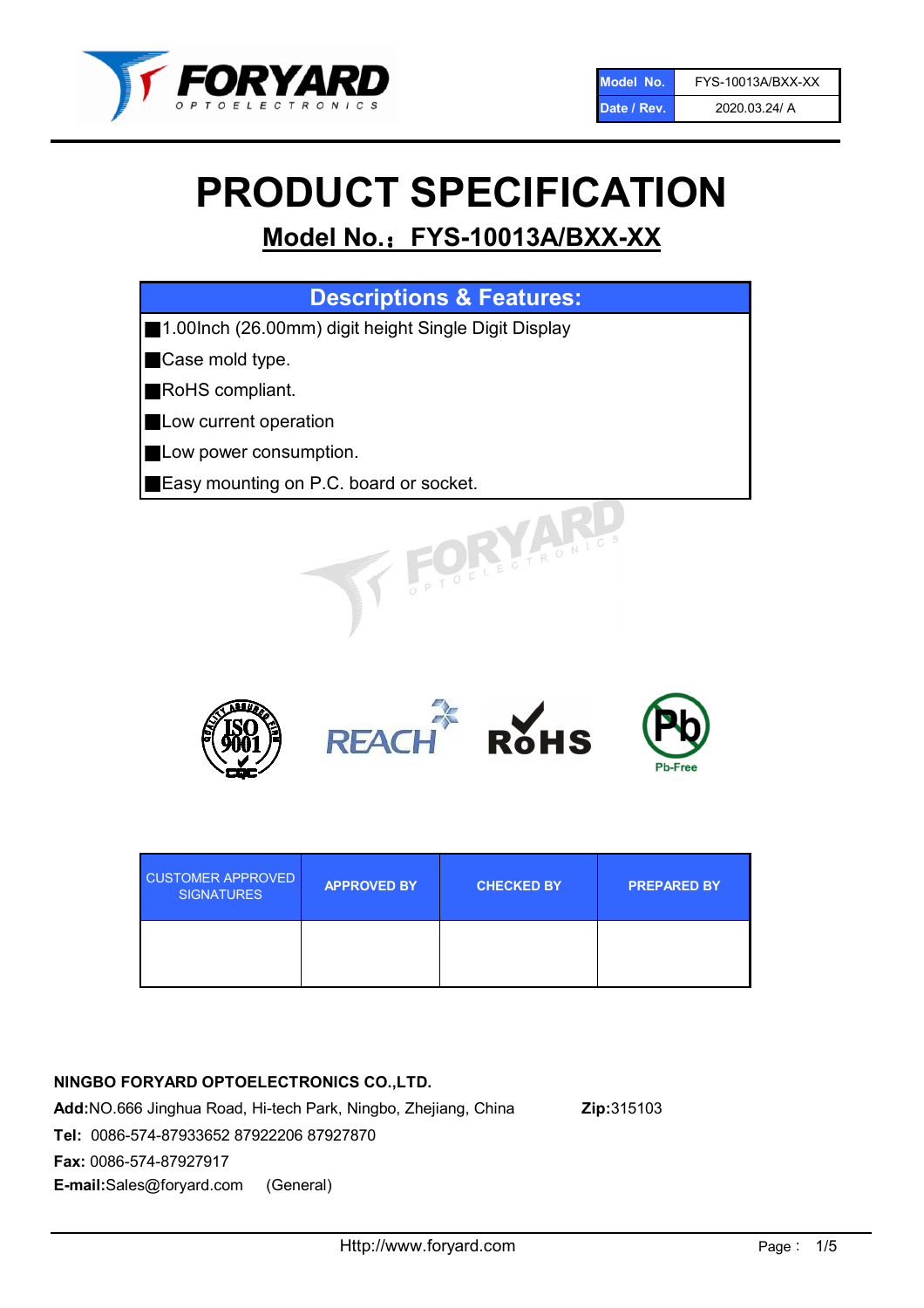

| Model No.   | FYS-10013A/BXX-XX |
|-------------|-------------------|
| Date / Rev. | 2020.03.24/ A     |

# Model No.: FYS-10013A/BXX-XX

### ■ -XX: REF Surface / Epoxy color

| Color<br><b>Number</b>     |               |                            |               |                |
|----------------------------|---------------|----------------------------|---------------|----------------|
| REF Surface Color  ○ White |               | $\circ$ Black $\circ$ Gray | $\circ$ Red   | $\circ$ Green  |
| <b>Epoxy Color</b>         | ○ Water Clear | $\circ$ White $\circ$ Red  | $\circ$ Green | $\circ$ Yellow |

#### ■ Mechanical Dimensions



#### Notes:

- 1. All pins are Φ0.51[.020]mm
- 2. Dimension in millimeter [inch], tolerance is ±0.25 [.010] and angle is ±1° unless otherwise noted.
- 3. Bending≤Length\*1%.
- 4.The specifications,characteristics and technical data described in the datasheet are subject to change without prior notice.
- 5.The drawing is different from the actual one, please refer to the sample.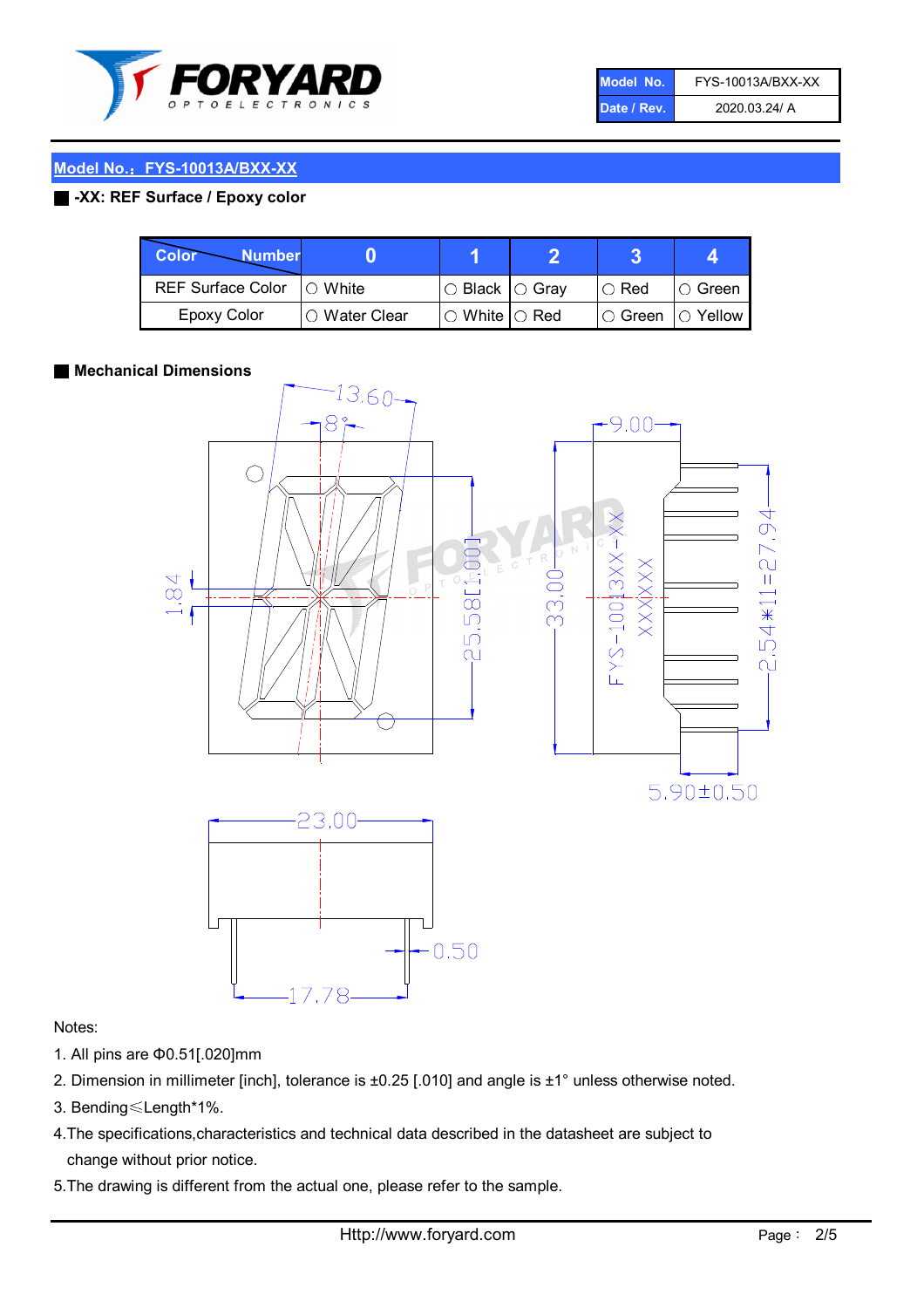

| Model No.   | FYS-10013A/BXX-XX |
|-------------|-------------------|
| Date / Rev. | 2020.03.24/ A     |

# Model No.: FYS-10013A/BXX-XX

# ■ All Light On Segments Feature & Pin Position

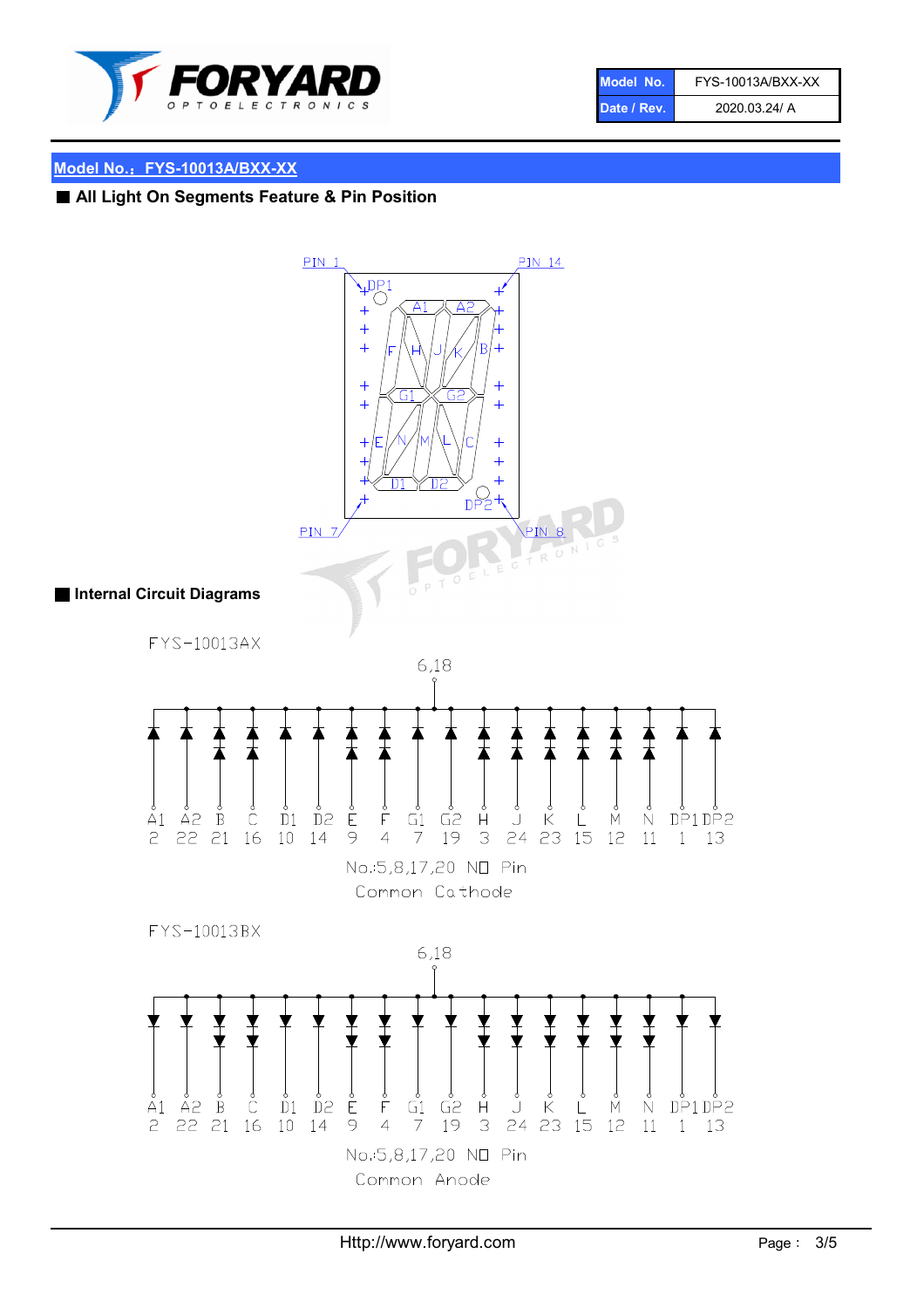

| Model No.   | FYS-10013A/BXX-XX |
|-------------|-------------------|
| Date / Rev. | 2020.03.24/ A     |

(Ta=25℃)

#### Model No.: FYS-10013A/BXX-XX

#### Absolute maximum ratings

| solute maximum ratings       |               |                       |              |            | (Ta=25℃)    |
|------------------------------|---------------|-----------------------|--------------|------------|-------------|
| <b>Parameter</b>             | <b>Symbol</b> | <b>Test Condition</b> | <b>Value</b> |            |             |
|                              |               |                       | <b>Min</b>   | <b>Max</b> | <b>Unit</b> |
| Reverse Voltage              | VR            | $IR = 30$             | 5            |            |             |
| <b>Forward Current</b>       | ΙF            |                       |              | 30         | mA          |
| Power Dissipation            | Pd            |                       |              | 100        | mW          |
| <b>Pulse Current</b>         | Ipeak         | Duty=0.1mS,1KHz       |              | 150        | mA          |
| <b>Operating Temperature</b> | Topr          |                       | $-40$        | $+85$      | °C          |
| Storage Temperature          | Tstr          |                       | $-40$        | $+85$      | °C          |

#### ■ Electrical-Optical Characteristics

#### ● Color Code & Chip Characteristics:(Test Condition:IF=10mA)

Typ Max S | Hi $\textsf{Red}$  | AlGaInP | 660nm LE 20nm | 2.00 | 2.50 D | Super Red | AIGaAs/DH | 650nm | 20nm | 2.00 | 2.50 E | Orange | GaAsP | 625nm | 35nm | 2.00 | 2.50 A | Amber | GaAsP | 610nm | 35nm | 2.00 | 2.50 Y | Yellow | GaAsP | 590nm | 35nm | 2.00 | 2.50 G Yellow Green AIGaInP | 570nm | 10nm | 2.00 | 2.50 3.00 3.80 3.00 3.80 W | White | InGaN/GaN | X=0.29,Y=0.30 |CCT:9500K| 3.00 | 3.80 UHR Ultra Hi Red | AlGaInP | 640nm | 20nm | 2.00 | 2.50 UR | Ultra Red | AlGaInP | 635nm | 20nm | 2.00 | 2.50 UE Ultra Orange | AIGaInP | 625nm | 20nm | 2.00 | 2.50 UA Ultra Amber | AIGaInP | 610nm | 20nm | 2.00 | 2.50  $UV$  Ultra Yellow  $\vert$  AlGaInP  $\vert$  590nm  $\vert$  20nm  $\vert$  2.00  $\vert$  2.50  $\text{UG}$  Ultra Yellow Green | AIGaInP | 570nm | 30nm | 2.00 | 2.50 PG Pure Green | InGaN | 520nm | 36nm | 3.00 | 3.80 30nm 3.00 3.80 30nm 3.00 3.80 UW |Ultra White | InGaN/GaN | X=0.29,Y=0.30 |CCT:9500K| 3.00 | 3.80 40~85 60~120~180 40~70 Segment-to-Segment Luminous Intensity ratio(Iv-M) 1.5:1 610nm 9~20(mw) 350~450 470nm 120~180 120~180 Ultra Blue InGaN/GaN InGaN/GaN 9~20(mw) 20~50 280~600 570nm | 30nm | 2.00 | 2.50 | 20~60 470nm 590nm InGaN/GaN B Blue I InGaN 570nm | 10nm | 2.00 | 2.50 | 10~20 30~105 30~135 460nm 520nm Ultra brightness **AlGaInP** AlGaInP 60nm AlGaInP 640nm Peak Wave Length $(\lambda_{\rm P})$ UB 460nm 635nm AlGaInP AlGaInP AlGaInP InGaN/GaN AlGaInP 10~20 Luminous **Intensity** (Iv) Unit:mcd AlGainP 660nm GaAsP GaAsP AlGaAs/DH **Spectral** Line halfwidth (∆λ1/2) 10~20 Standard brightness Forward Voltage(VF) Unit:V 15~30 10~20 625nm GaAsP 590nm **Emitting Color Dice Material** 10~21 610nm

#### Note:

1.Luminous Intensity is based on the Foryard standards.

2.Pay attention about static for InGaN